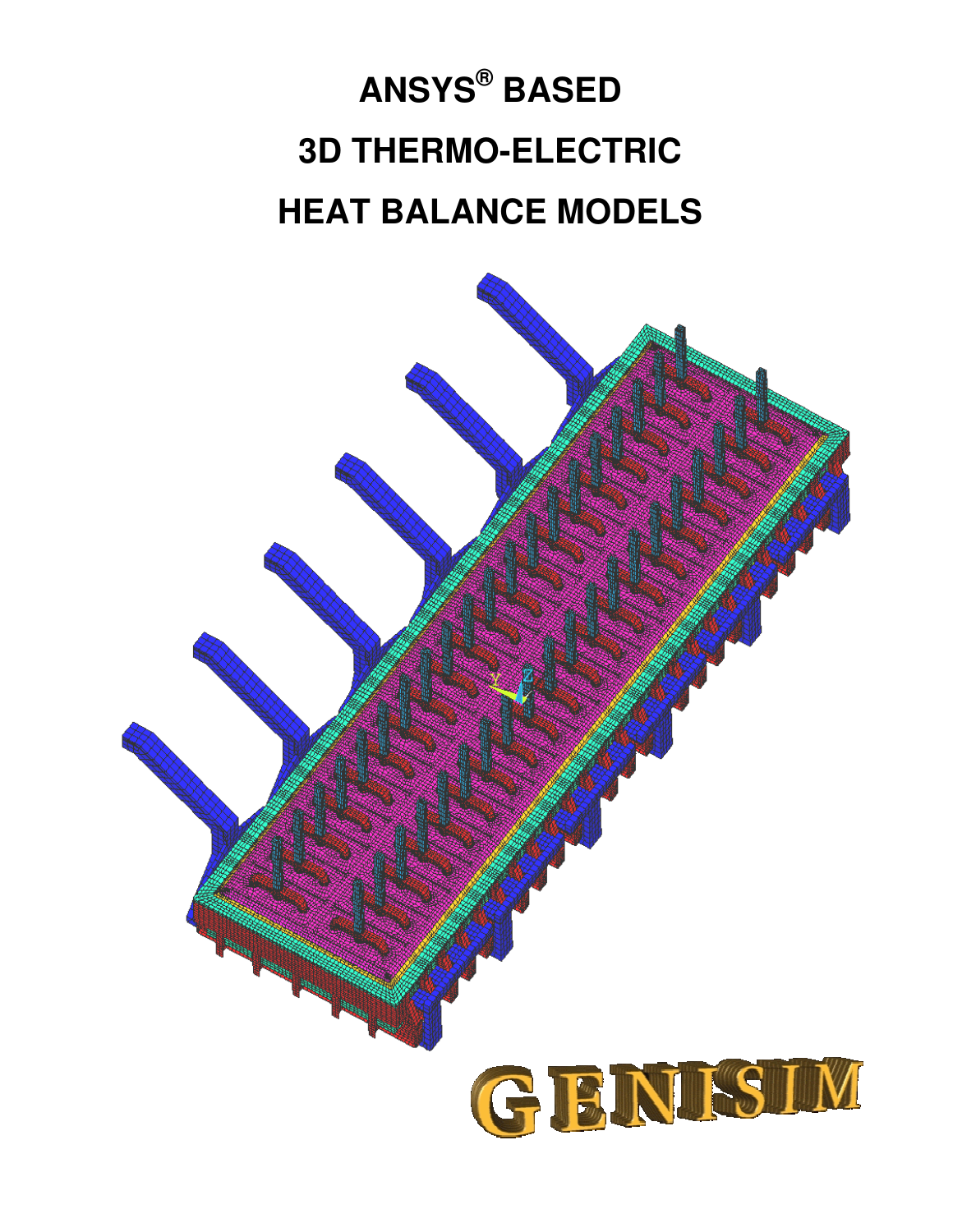#### **ANSYS® THERMO-ELECTRIC HEAT BALANCE MODELS Price list**

• 3D HALF ANODE

\$5,000 US

- 3D CATHODE SIDE OR END SLICE \$5,000 US
- EROSION MACRO FOR 3D CATHODE SLICE \$2,000 US
- 3D FULL CELL SIDE SLICE \$10,000 US (including delivery of separate half anode and cathode side slice models)
- PREHEAT 3D FULL CELL SIDE SLICE \$1,000 US for the conversion from a 3D Full Cell Side Slice
- 3D ANODE PANEL QUARTER \$6,000 US (including delivery of a separate half anode model)
- 3D CATHODE QUARTER \$20,000 US (including delivery of a separate cathode side slice and cathode end slice models)
- 3D FULL CELL QUARTER \$25,000 US (including delivery of separate half anode, cathode side slice, anode panel quarter and cathode quarter models)
- PREHEAT 3D FULL CELL QUARTER

\$2,000 US for the conversion from a 3D Full Cell Quarter

- 2D+ FULL CELL SIDE SLICE \$3,000 US
- DYNAMIC MACRO FOR 2D+ FULL CELL SIDE SLICE \$3,000 US

For all models, the price includes the construction of a fully parametric geometry of your own cell design and the APDL source code of all the required macros (ANSYS<sup>®</sup> APDL programs that perform tasks like converging the ledge thickness).

\$100 US per hour for support and model validation

For more information, contact: Dr. Marc Dupuis P. Eng., GéniSim Inc. Phone : (418) 548-1541, Fax : (418) 548-4215 E-mail : marc.dupuis@genisim.com Internet: http://www.genisim.com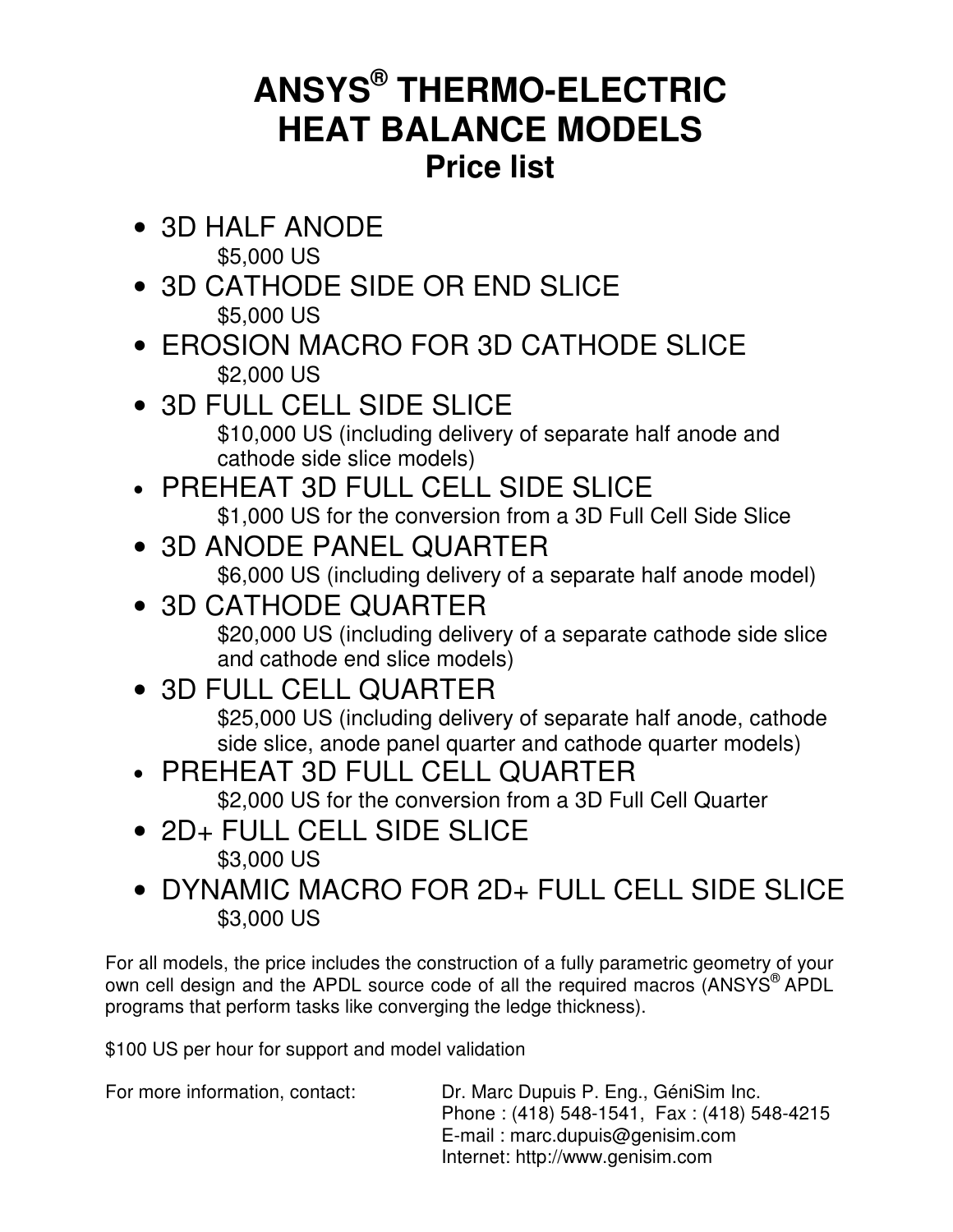## **ANSYS® THERMO-ELECTRIC HEAT BALANCE MODELS**



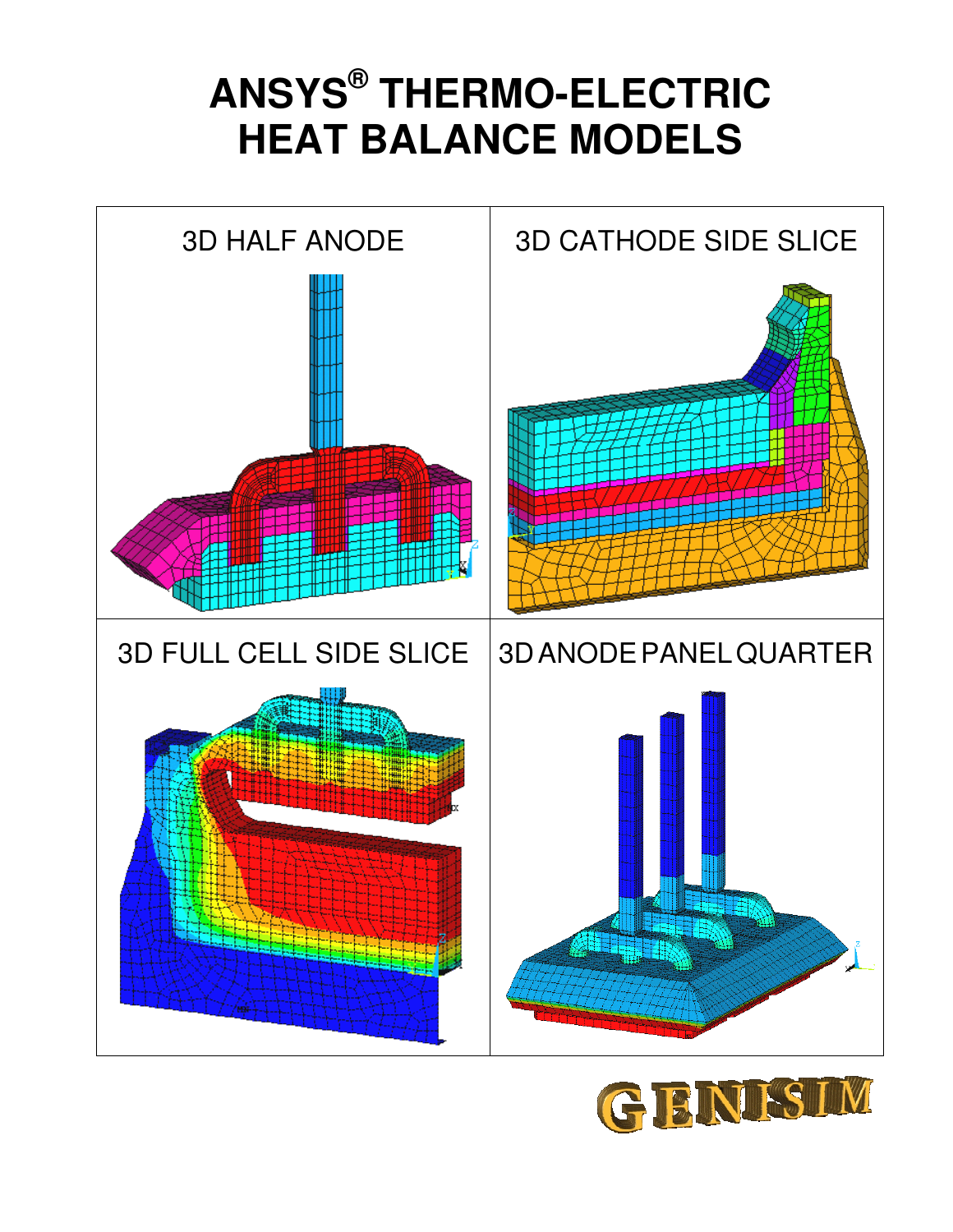## **ANSYS® THERMO-ELECTRIC HEAT BALANCE MODELS**

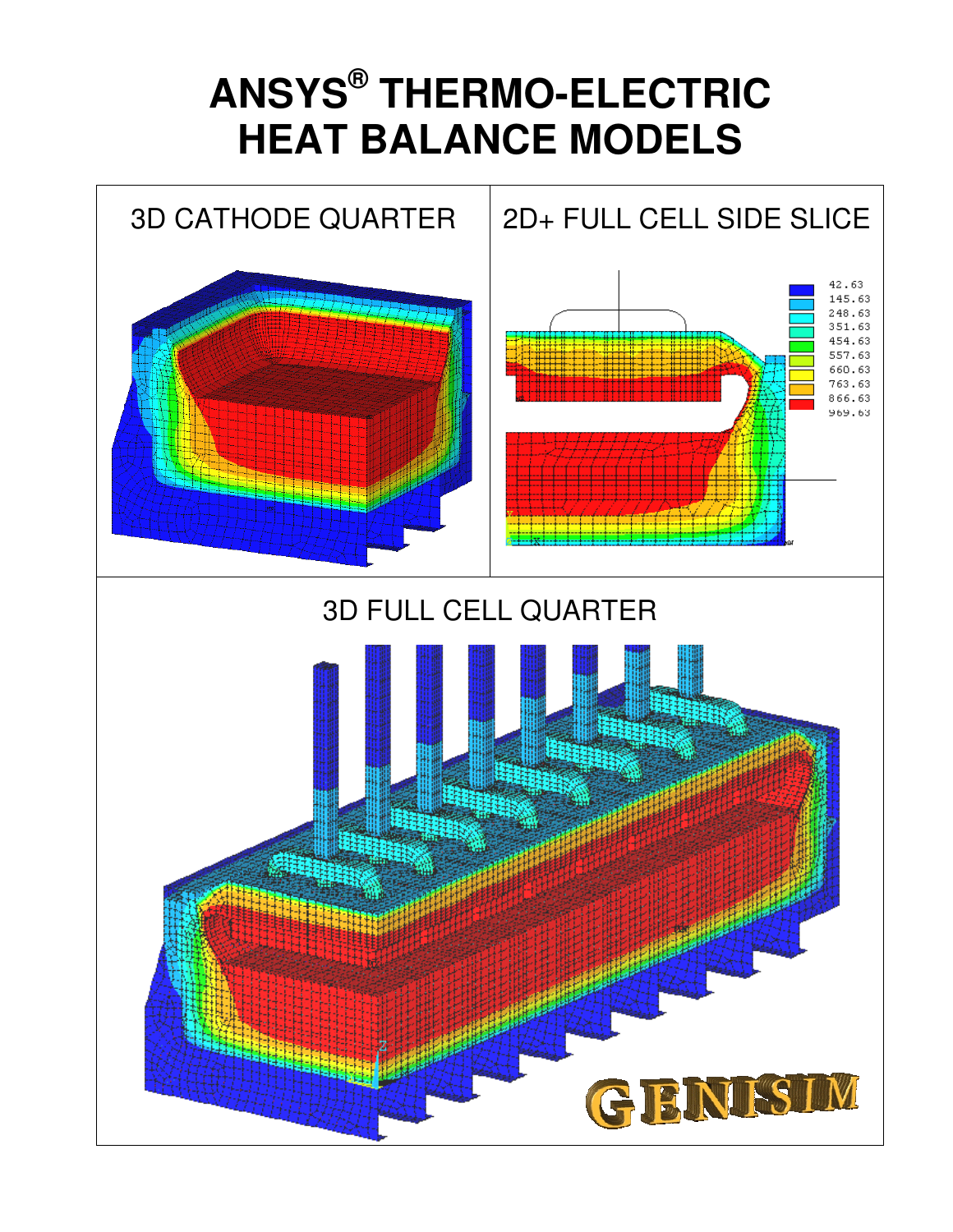# **ANSYS® CATHODE EROSION MODEL**





Erosion profile of the base case model after 2 years



#### **Cathode Wear Evolution**